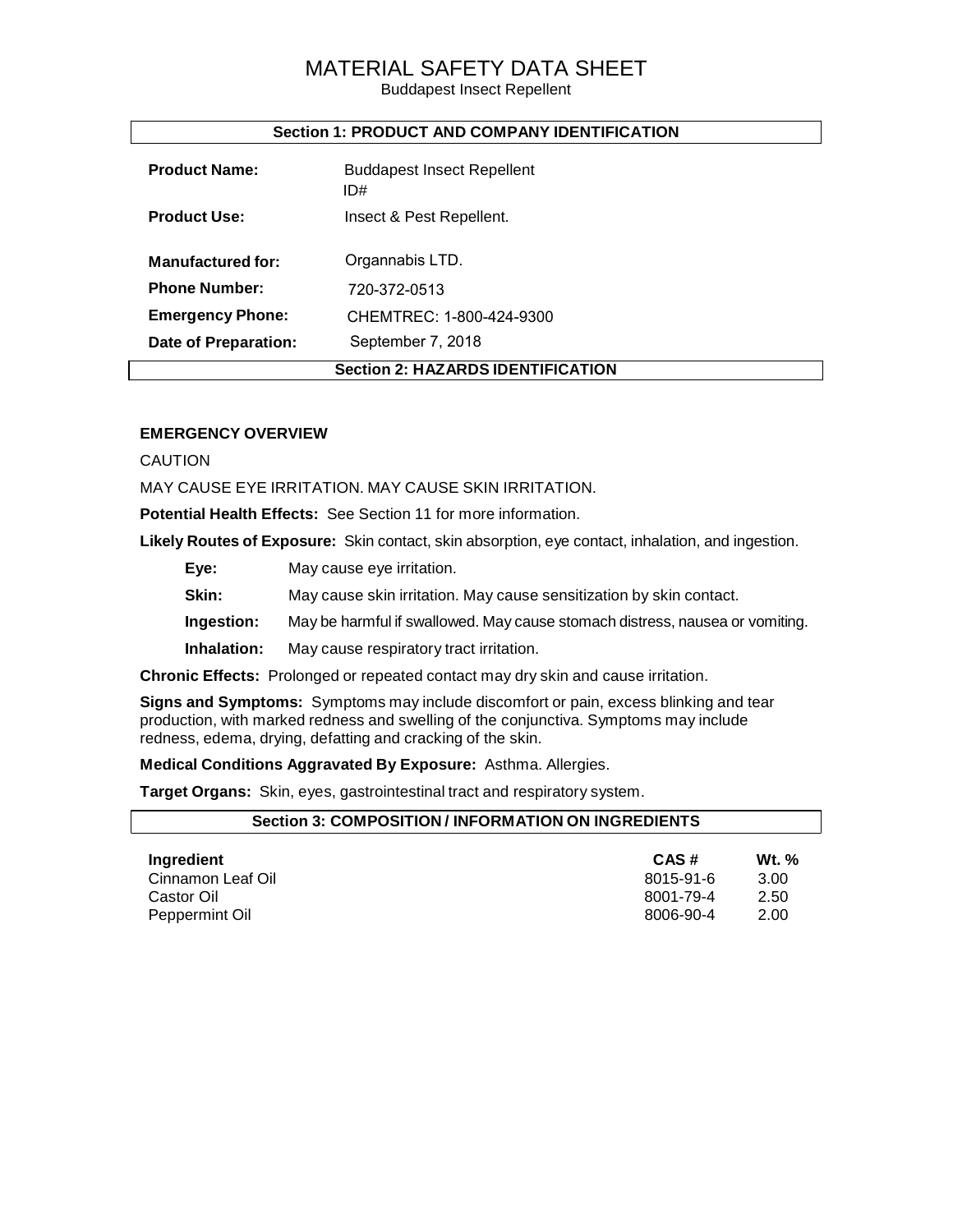Buddapest Insect Repellent

| Garlic Oil           | 8000-78-0  | 1.00  |
|----------------------|------------|-------|
| Rosemary Oil         | 8000-25-7  | 1.00  |
| Poly Glycerol Oleate | 9007-48-1  | 2.10  |
| Xantham Gum          | 11138-66-2 | 0.15  |
| Water                | N/A        | 88.25 |

# **Section 4: FIRST AID MEASURES**

| <b>Eye Contact:</b>  | In case of contact, immediately flush eyes with plenty of water for at least 15<br>minutes. If easy to do, remove contact lenses, if worn. If irritation persists, get<br>medical attention. |
|----------------------|----------------------------------------------------------------------------------------------------------------------------------------------------------------------------------------------|
| <b>Skin Contact:</b> | In case of contact, immediately flush skin with plenty of water. Call a physician if<br>irritation develops and persists.                                                                    |
| Inhalation:          | If breathed in, move person into fresh air. If not breathing, give artificial<br>respiration. If breathing is difficult, give oxygen.                                                        |
| Ingestion:           | If swallowed, do NOT induce vomiting unless directed to do so by medical<br>personnel. Never give anything by mouth to an unconscious person.                                                |
|                      | General Advice: In case of accident or if you feel unwell, seek medical advice immediately<br>(show the label or MSDS where possible).                                                       |

**Note to Physicians:** Symptoms may not appear immediately.

#### **Section 5: FIRE FIGHTING MEASURES**

**Flammability:** Not flammable.

**Means of Extinction:**

**Suitable Extinguishing Media:** Powder, water spray, foam, carbon dioxide.

**Unsuitable Extinguishing Media:** Not available.

**Products of Combustion:** May include, and are not limited to: oxides of carbon.

**Explosion Data:**

**Sensitivity to Mechanical Impact:** Not available.

**Sensitivity to Static Discharge:** Not available.

**Protection of Firefighters:** Keep upwind of fire. Wear full fire fighting turn-out gear (full Bunker gear) and respiratory protection (SCBA).

### **Section 6: ACCIDENTAL RELEASE MEASURES**

**Personal Precautions:** Use personal protection recommended in Section 8. Isolate the hazard area and deny entry to unnecessary and unprotected personnel.

**Environmental Precautions:** Keep out of drains, sewers, ditches, and waterways. Minimize use of water to prevent environmental contamination.

**Methods for Containment:** Contain and/or absorb spill with inert material (e.g. sand, vermiculite), then place in a suitable container. Do not flush to sewer or allow to enter waterways. Use appropriate Personal Protective Equipment (PPE).

**Methods for Clean-Up:** Scoop up material and place in a disposal container.

**Other Information:** Properly dispose in accordance with applicable local, state/provincial, and federal requirements.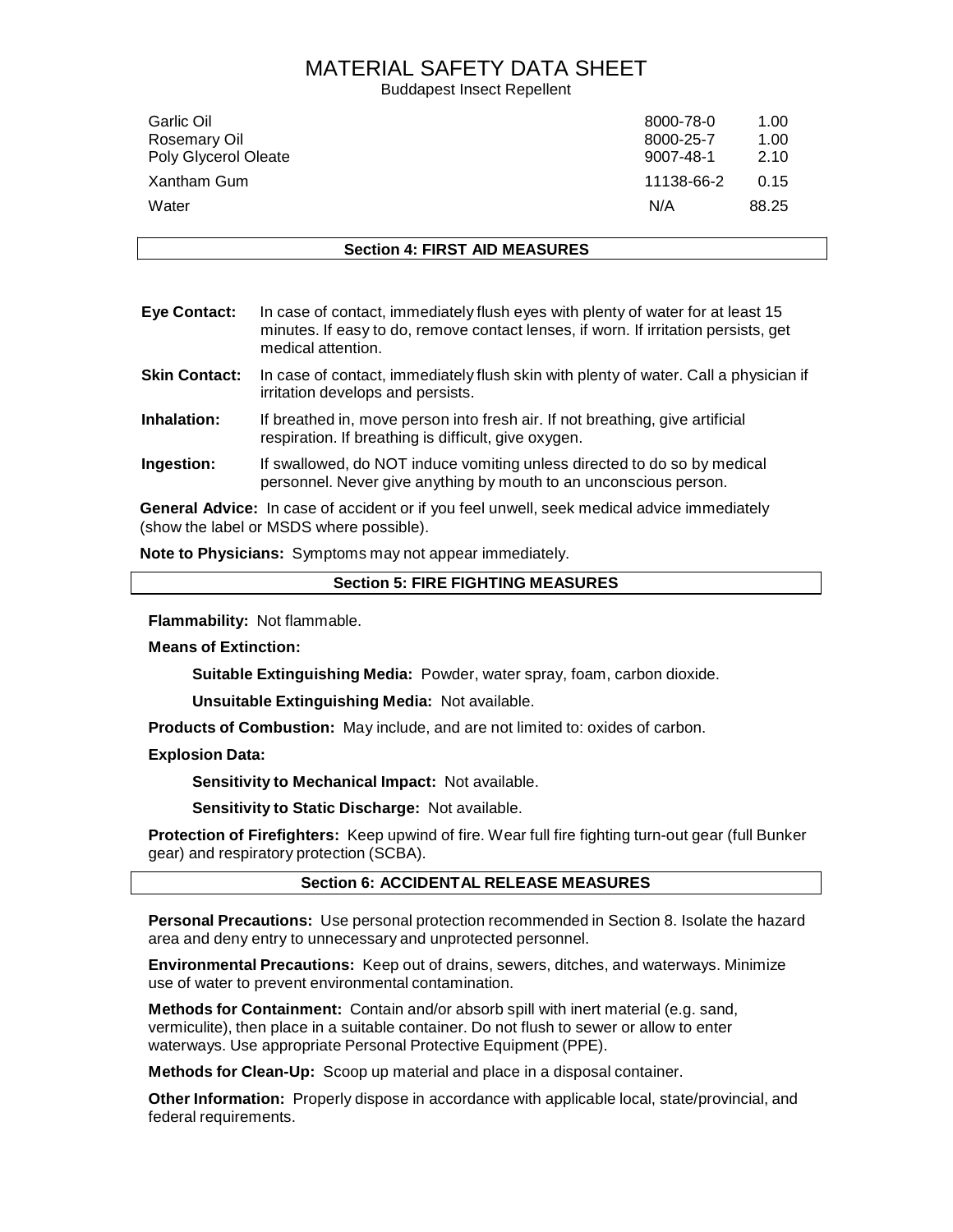Buddapest Insect Repellent

# **Section 7: HANDLING AND STORAGE**

### **Handling:**

Avoid contact with skin and eyes. Do not swallow. Do not breathe gas/fumes/vapor/spray. Handle and open container with care. When using product, do not eat or drink. After use, wash hands before eating, drinking, or smoking.

### **Storage:**

Keep out of the reach of children. Keep container tightly closed. Store away from direct sunlight.

# **Section 8: EXPOSURE CONTROLS / PERSONAL PROTECTION**

# **Exposure Guidelines**

|                      | <b>Exposure Limits</b> |                  |  |
|----------------------|------------------------|------------------|--|
| Ingredient           | <b>OSHA-PEL</b>        | <b>ACGIH-TLV</b> |  |
| Poly Glycerol Oleate | Not available.         | Not available.   |  |
| Garlic Oil           | Not available.         | Not available.   |  |
| Cinnamon Leaf Oil    | Not available.         | Not available.   |  |
| Castor oil           | Not available.         | Not available.   |  |
| Peppermint Oil       | Not available.         | Not available.   |  |
| Rosemary Oil         | Not available.         | Not available.   |  |

**Engineering Controls:** Use ventilation adequate to keep exposures (airborne levels of dust, fume, vapor, etc.) below recommended exposure limits.

# **Personal Protective Equipment:**

**Eye/Face Protection:** Wear eye/face protection.

**Hand Protection:** Wear suitable gloves.

**Skin and Body Protection:** Wear suitable protective clothing.

**Respiratory Protection:** In case of insufficient ventilation, wear suitable respiratory equipment.

**General Hygiene Considerations:** Handle according to established industrial hygiene and safety practices.

|                                  | Section 9: PHYSICAL AND CHEMICAL PROPERTIES             |
|----------------------------------|---------------------------------------------------------|
| Appearance:                      | Thick liquid.                                           |
| Color:                           | Milky white.                                            |
| Odour:                           | Mild garlic odour with a slight cedar/cinnamon essence. |
| <b>Odour Threshold:</b>          | Not determined.                                         |
| <b>Physical State:</b>           | Liquid.                                                 |
| pH:                              | 7.1 +/- 0.2 @ 20 °C (68 °F)                             |
| <b>Viscosity:</b>                | Not available.                                          |
| <b>Freezing Point:</b>           | Not available.                                          |
| <b>Boiling Point:</b>            | $\sim$ 100 °C (~ 212 °F)                                |
| <b>Flash Point:</b>              | Not available.                                          |
| <b>Evaporation Rate:</b>         | Not available.                                          |
| <b>Lower Flammability Limit:</b> | Not available.                                          |
| <b>Upper Flammability Limit:</b> | Not available.                                          |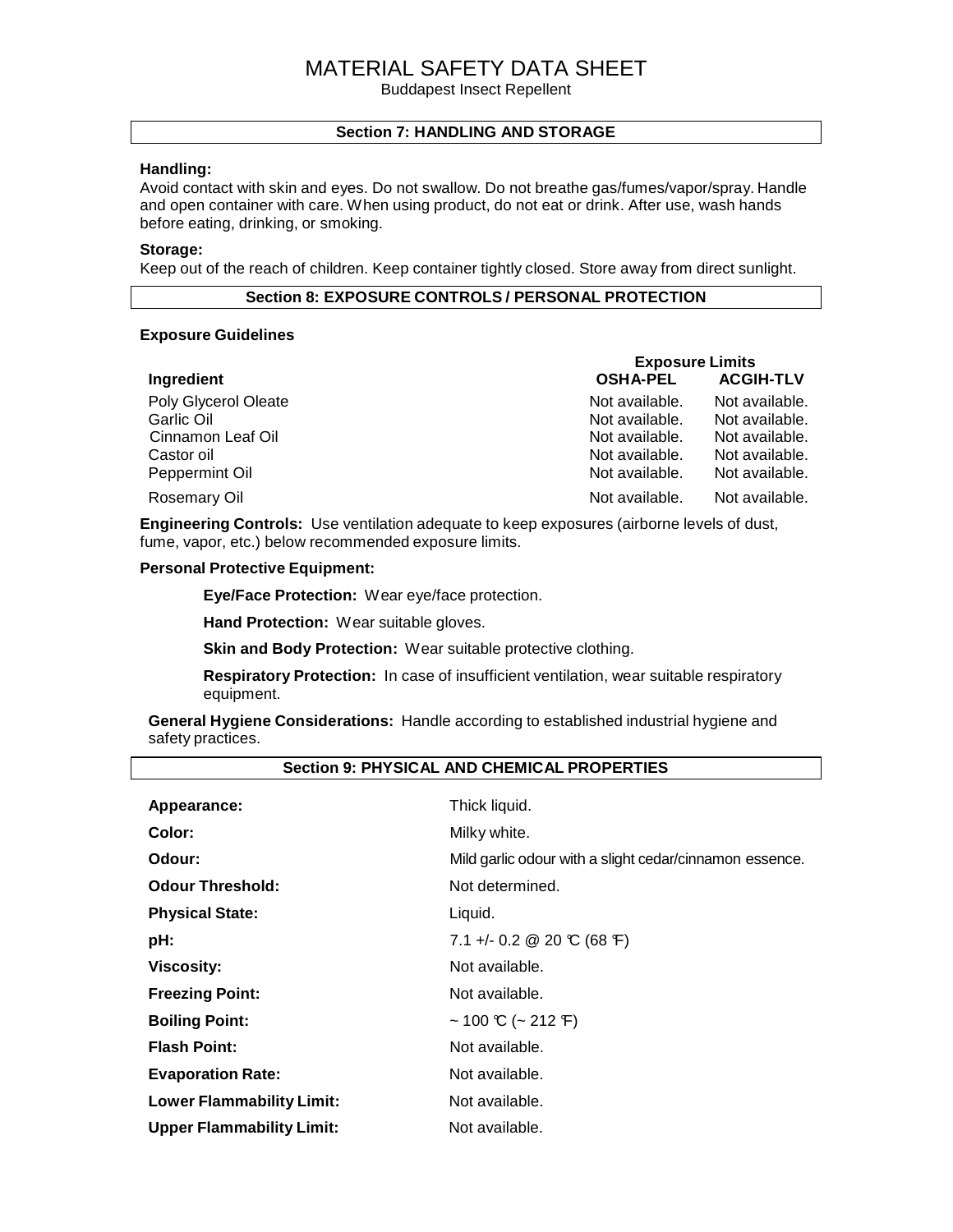Buddapest Insect Repellent

| <b>Vapor Pressure:</b>                        | Not available. Vapor          |  |  |
|-----------------------------------------------|-------------------------------|--|--|
| Density:                                      | Not available. Specific       |  |  |
| Gravity:                                      | $0.985 / 8.22$ lbs./gal.      |  |  |
| <b>Solubility in Water:</b>                   | Easily soluble in cold water. |  |  |
| <b>Coefficient of Water/Oil Distribution:</b> | Not available.                |  |  |
| <b>Auto-ignition Temperature:</b>             | Not available.                |  |  |
| Percent Volatile, wt. %:                      | Not available.                |  |  |
| VOC content, wt. %:                           | Not available.                |  |  |

#### **Section 10: STABILITY AND REACTIVITY**

**Stability:** Stable under normal storage conditions.

**Conditions of Reactivity:** Heat. Incompatible materials.

**Incompatible Materials:** None known.

**Hazardous Decomposition Products:** May include, and are not limited to: oxides of carbon.

**Possibility of Hazardous Reactions:** No dangerous reaction known under conditions of normal use.

# **Section 11: TOXICOLOGY INFORMATION**

# **EFFECTS OF ACUTE EXPOSURE**

#### **Component Analysis**

| Ingredient           | $LD_{50}$ (oral) | $LG_{50}$      |
|----------------------|------------------|----------------|
| Poly Glycerol Oleate | Not available.   | Not available. |
| Garlic Oil           | 1360 mg/kg, rat  | Not available. |
| Cinnamon Leaf Oil    | 2200 mg/kg, rat  | Not available. |
| Castor oil           | Not available.   | Not available. |
| Peppermint Oil       | Not available.   | Not available. |
| Rosemary Oil         | Not available.   | Not available. |

| Eye: | May cause eye irritation. Symptoms may include discomfort or pain, excess          |
|------|------------------------------------------------------------------------------------|
|      | blinking and tear production, with marked redness and swelling of the conjunctiva. |

**Skin:** May cause skin irritation. May cause sensitization by skin contact. Symptoms may include redness, edema, drying, defatting and cracking of the skin.

**Ingestion:** May be harmful if swallowed. May cause stomach distress, nausea or vomiting.

**Inhalation:** May cause respiratory tract irritation.

#### **EFFECTS OF CHRONIC EXPOSURE**

**Target Organs:** Not available.

**Chronic Effects:** Not hazardous.

**Carcinogenicity:** Not hazardous.

Poly Glycerol Oleate Cinnamon Leaf Oil **Not listed.**<br>Castor oil Not listed. Castor oil **Not listed**. Peppermint Oil Not listed.

**Ingredient Chemical Listed as Carcinogen or Potential Carcinogen by OSHA, ACGIH, IARC or NTP\*** Garlic Oil **Garlic Oil Garlic Oil Science Community** Controller Mot listed.<br>Cinnamon Leaf Oil **Community Community Community Community** Not listed.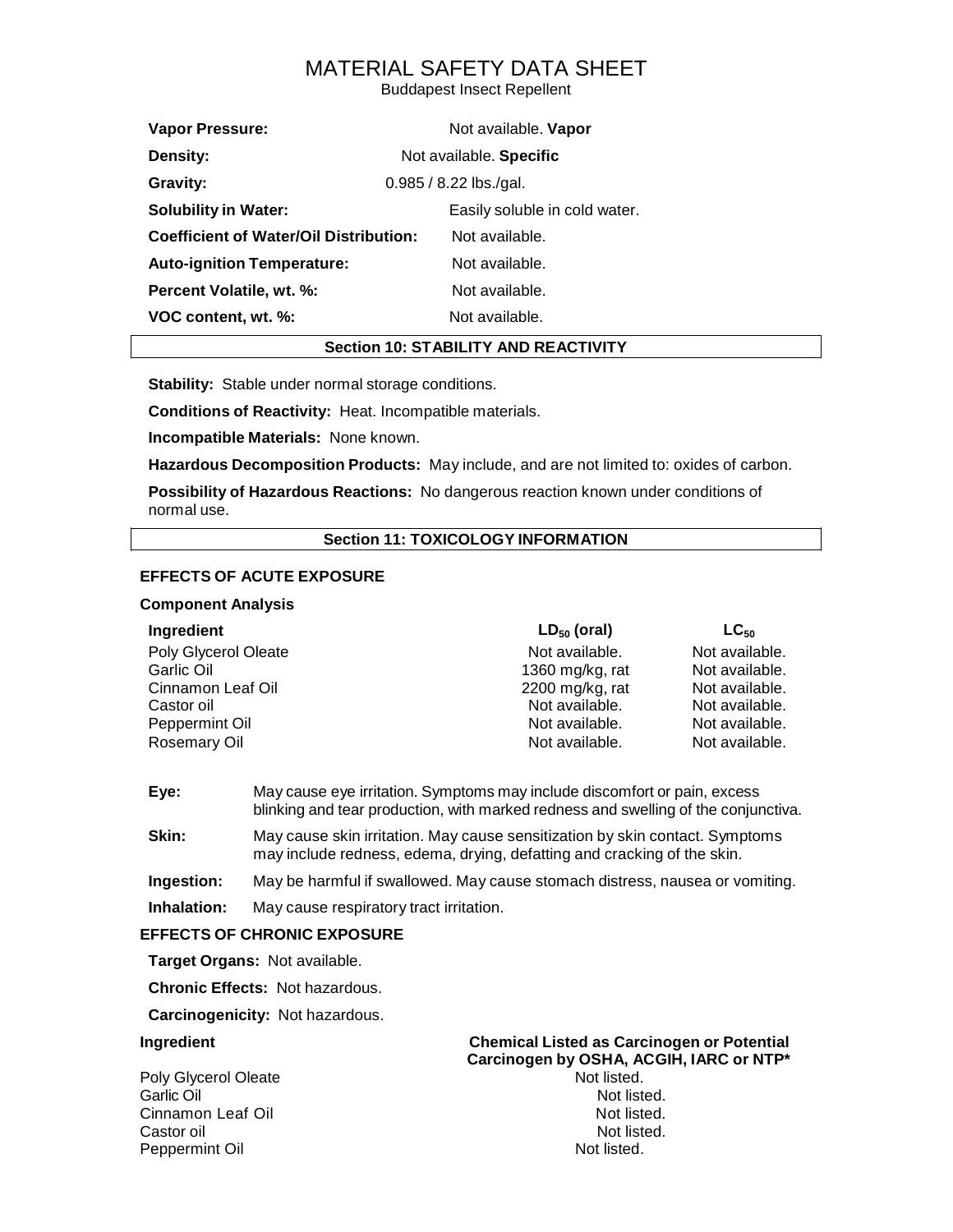Buddapest Insect Repellent

**Ingredient Chemical Listed as Carcinogen or Potential Carcinogen by OSHA, ACGIH, IARC or NTP\***

Rosemary Oil

\* See Section 15 for more information.

**Mutagenicity:** Not hazardous.

**Reproductive Effects:** Not hazardous.

**Developmental Effects:**

**Teratogenicity:** Not hazardous.

**Embryotoxicity:** Not hazardous.

**Respiratory Sensitization:** Not hazardous.

**Skin Sensitization:** Not hazardous.

**Toxicologically Synergistic Materials:** Not available.

### **Section 12: ECOLOGICAL INFORMATION**

**Persistence / Degradability:** Not available.

**Bioaccumulation / Accumulation:** Not available.

**Mobility in Environment:** Not available.

### **Section 13: DISPOSAL CONSIDERATIONS**

#### **Disposal Instructions:**

This material must be disposed of in accordance with all local, state, provincial, and federal regulations.

# **Section 14: TRANSPORTATION INFORMATION**

**DOT Classification** Not regulated

**TDG Classification** Not regulated

**Section 15: REGULATORY INFORMATION**

**HMIS NFPA**



**Hazard Rating:**  $0 = \text{minimal}$ ,  $1 = \text{slight}$ ,  $2 = \text{moderate}$ ,  $3 = \text{severe}$ ,  $4 = \text{extreme}$